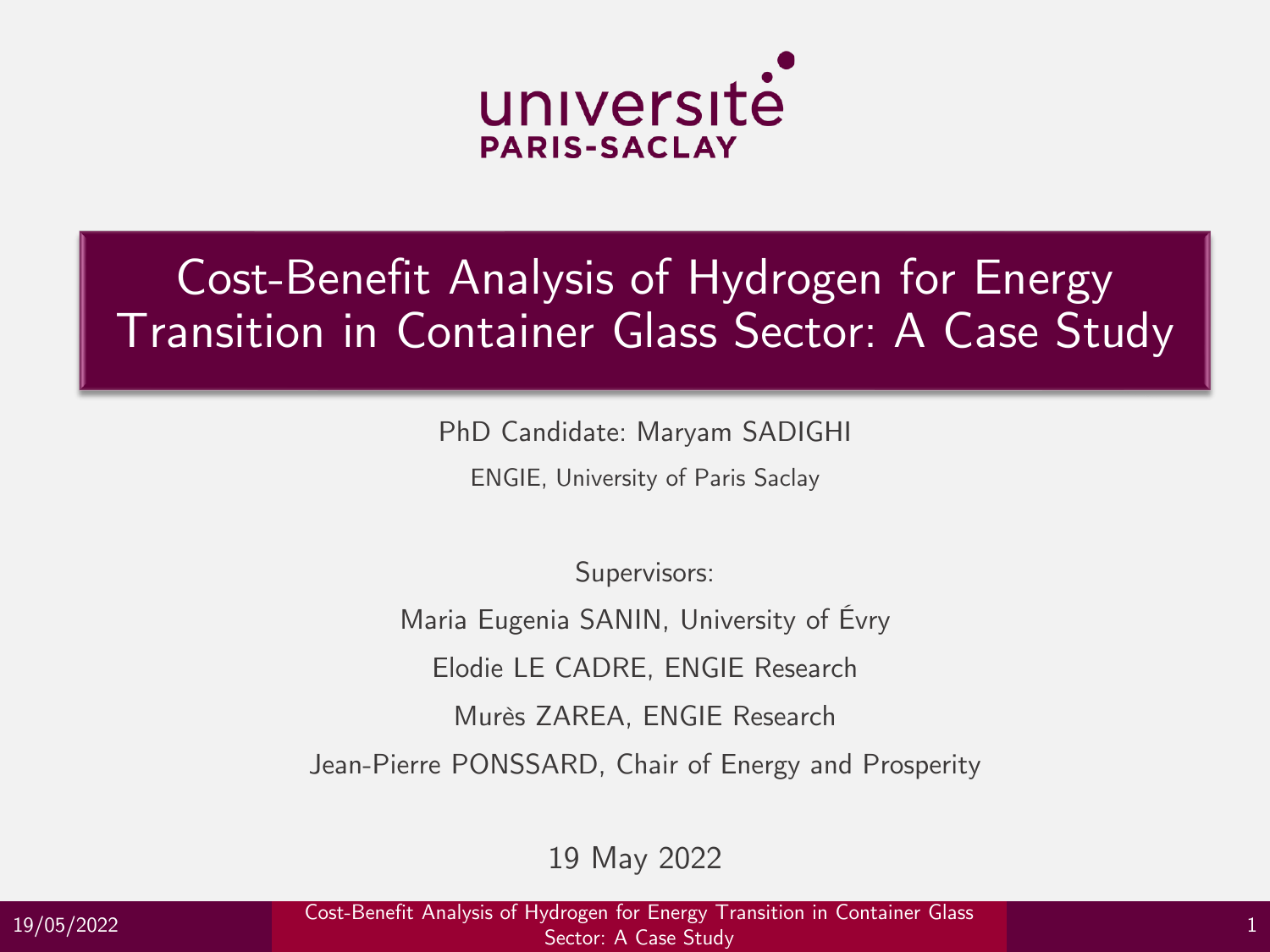### Table of Contents

### ■ Context

- **Research Question**
- Introduction to the case-study
- Methodology
- Results
- **Discussion and suggestions for further research**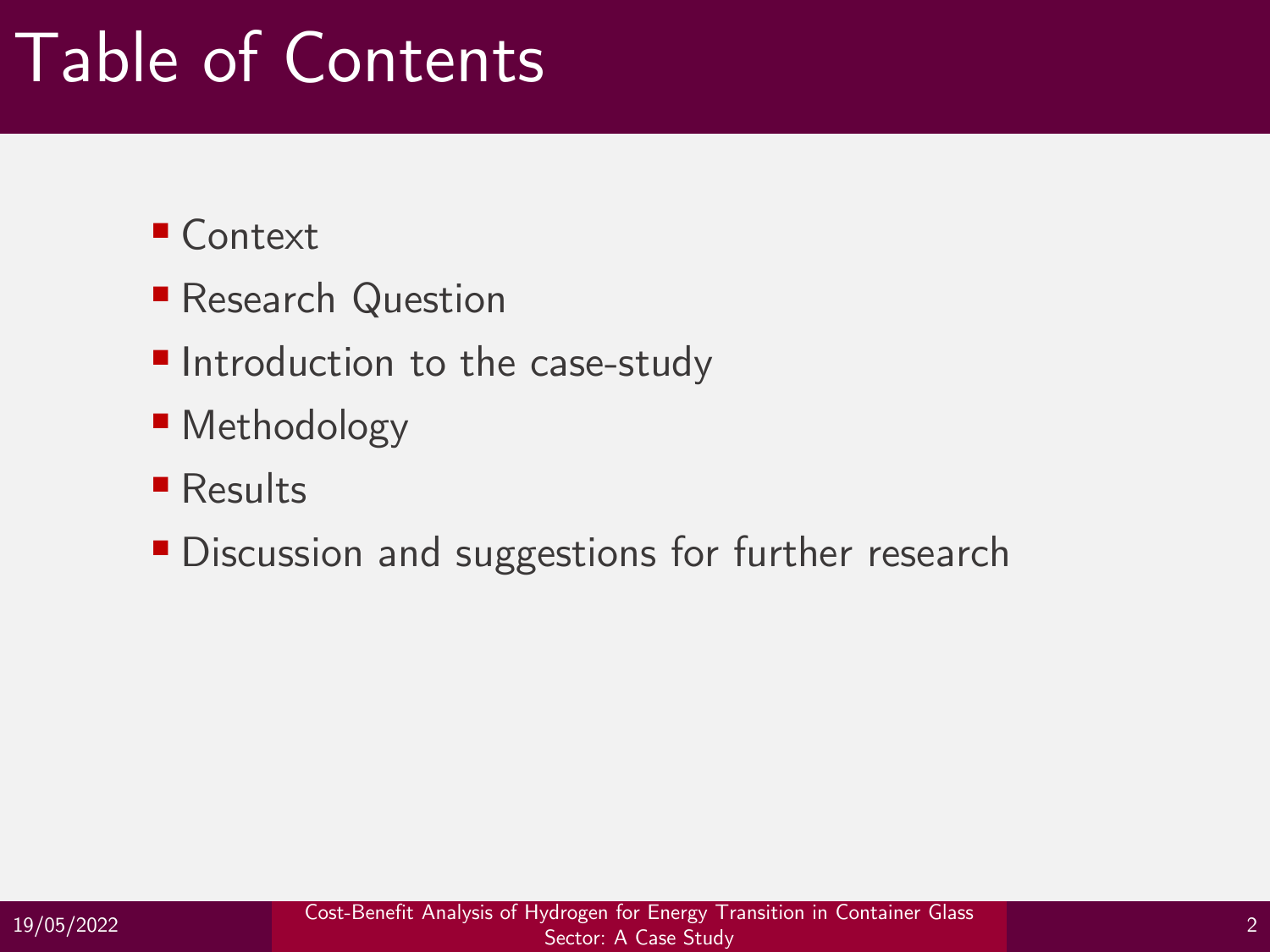### Context **Context**

- The **industry sector** accounted for **38%** (around 156 EJ) of **total global final energy use,**  $26\%$  (8.6 GtCO<sub>2</sub>eq) **of global emissions,** and  $24\%$  (70 MtCO<sub>2</sub>eq) of **French national emissions** in 2020 (IEA, 2021).
- **Clean hydrogen** is a promising energy vector for carbon-neutrality of so-called hard-to-abate industrial sectors.
- In 2020, two-thirds of the European hydrogen production was consumed **on-site** due to the **high cost of transport** and **technical issues** (Hydrogen Europe, 2020).
- **Energy-intensive** industrial sectors need a **continuous energy supply**, which excludes the direct use of intermittent renewable energy sources.
- The continuous need for energy supply makes the on-site hydrogen production cost **depends on the grid electricity price.**
- The readiness of industries to switch from their polluting technologies is directly influenced by **fossil fuels and carbon market prices**.
- **Volatile and unfavorable electricity, fossil fuel, and carbon market** prices affect the private firms' decision-making.
- **CCfD** is seen as a support mechanism to eliminate the uncertainty of carbon market prices.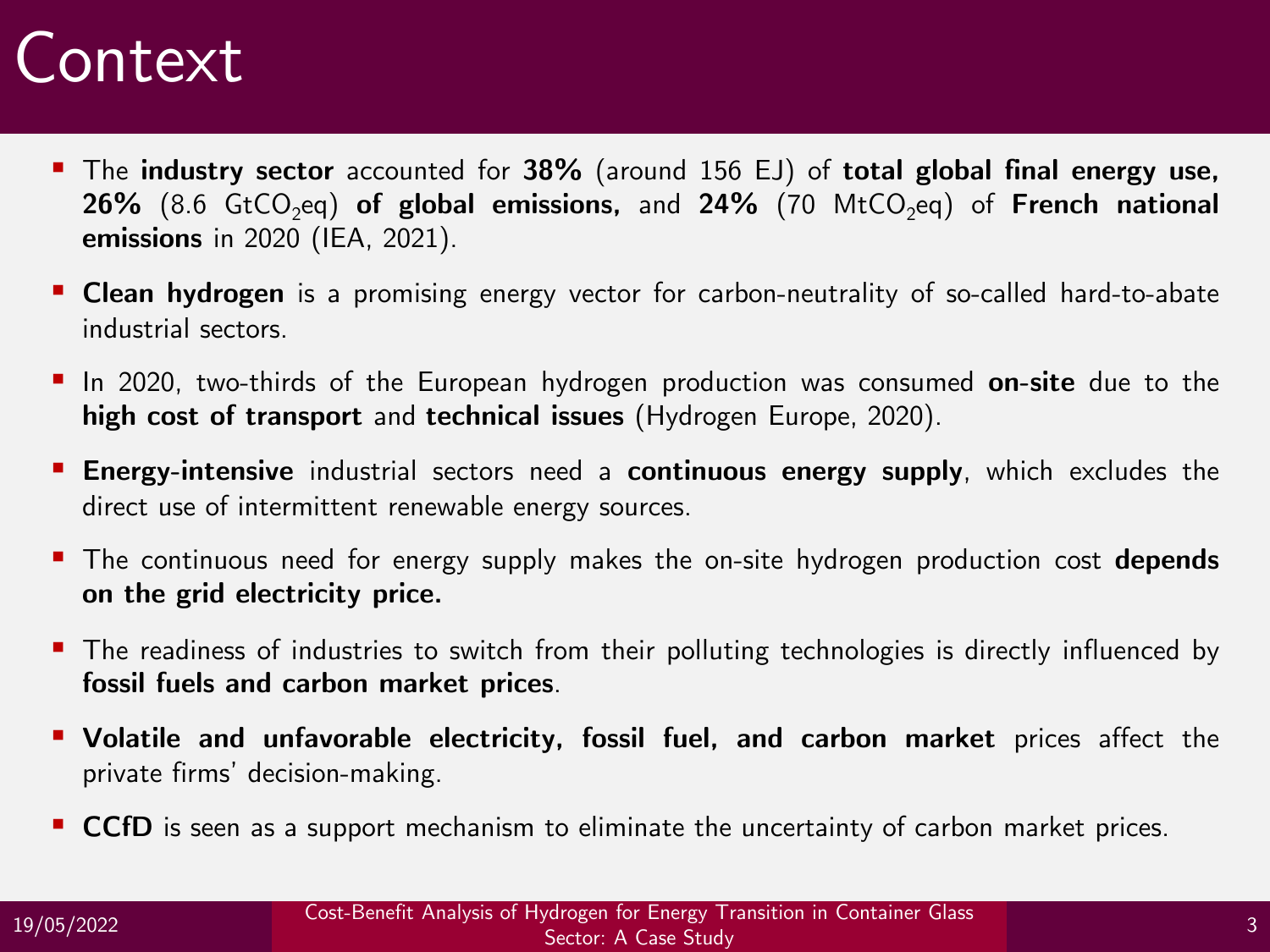### Research Question

■ The Challenge: The production of most of the industrial materials is energy-intensive with a continuous process requiring a constant supply of energy fuels that poses the risk of uncertain and unfavorable energy and carbon market prices



Source: European Commission and AleaSoft Energy Forecasting

#### ▪ **Research Question:**

- What are the impacts of energy and carbon market prices on the deployment of hydrogen?
- What innovation policies exist to mitigate the risk of uncertain market prices?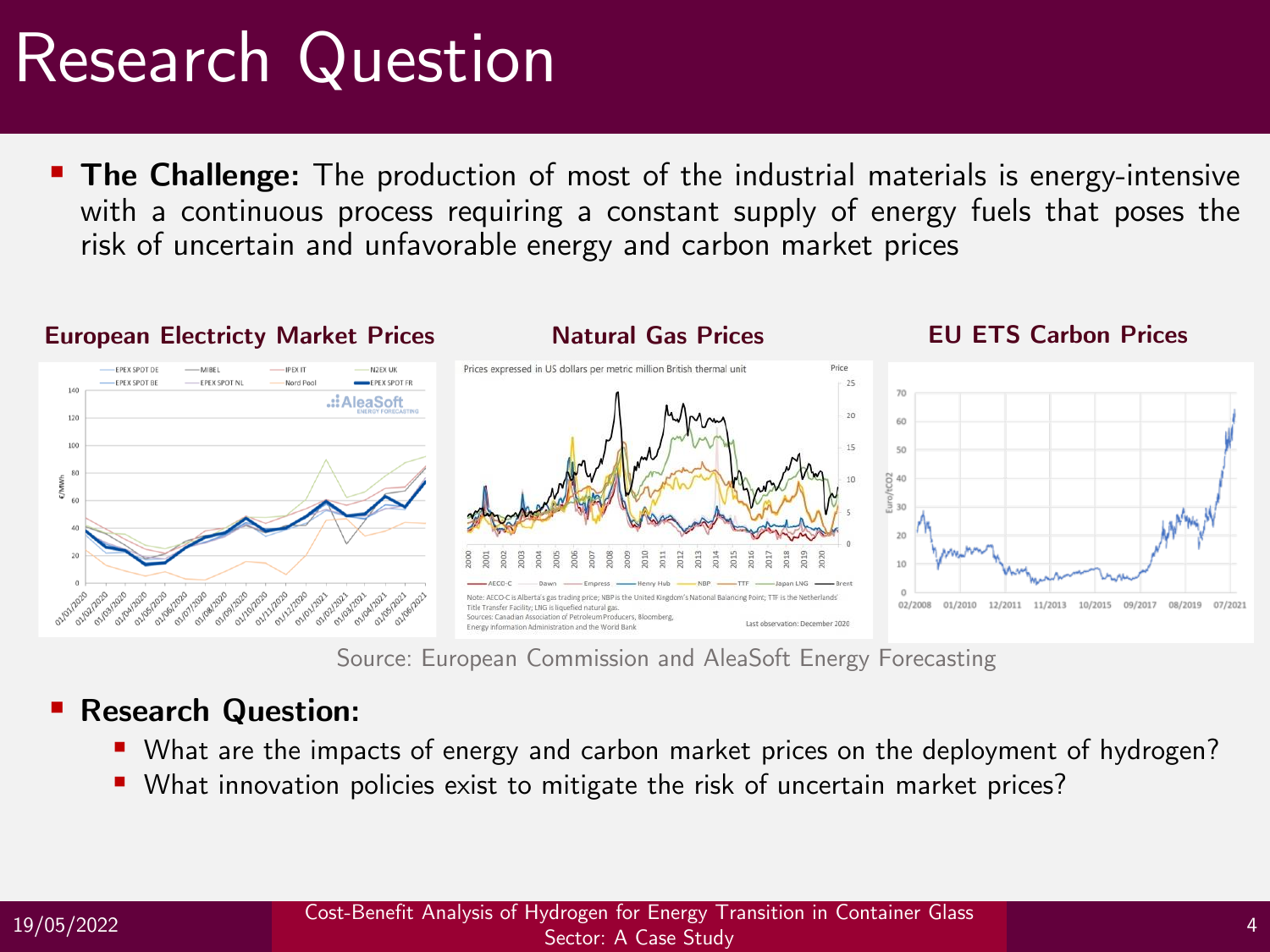### Introduction to the Case-Study

**E Case-Study:** Container Glass Manufacturing Unit in North of France **Counterfactual Case: Natural Gas as the Energy Fuel** 

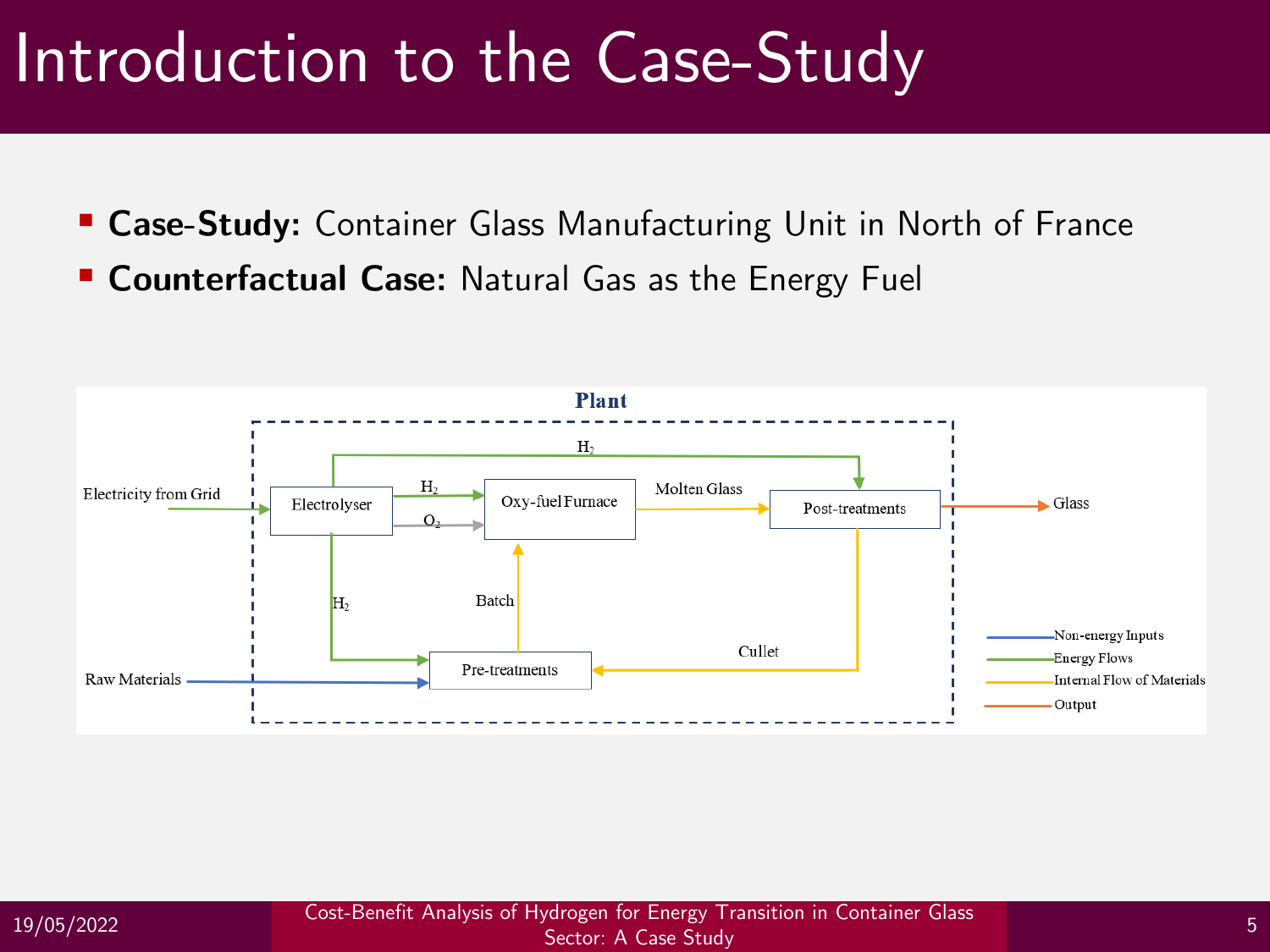# Introduction to the Case-Study

#### ▪ **Glass Industry in France**

Distribution and Production Volume of the National Glass Plants

| <b>Type</b>            | Number of<br><b>Plants</b> | <b>Total</b><br><b>Production</b><br>(t/y) | Share of the<br><b>Production</b><br>Volume | <b>Average</b><br><b>Production per</b><br>Plant $(t/y)$ |  |
|------------------------|----------------------------|--------------------------------------------|---------------------------------------------|----------------------------------------------------------|--|
| <b>Container glass</b> | 33                         | 3 298 537                                  | 73.4%                                       | $~^{\sim}$ 100 000                                       |  |
| Flat glass             | 6                          | 1 080 654                                  | 17.3%                                       | $~^{\sim}$ 180 000                                       |  |
| <b>Fiberglass</b>      | 7                          | 381 686                                    | 8.5%                                        | 55 000                                                   |  |
| <b>Specialty glass</b> | 6                          | 36 672                                     | 0.8%                                        | $~^{\sim}$ 6 000                                         |  |
| <b>TOTAL</b>           | 52                         | 4 797 549                                  | 100%                                        | -                                                        |  |



Source: L'élémentarium - Verres

- GHG Reduction Targets in the Sector:
	- 24% reduction in Scope 1 & 2 GHG emissions in 2030 compared to 2015
	- 88% reduction in Scope 1 & 2 GHG emissions in 2050 compared to 2015
- So far, the glass sector has benefited from free emission allocations on EU ETS.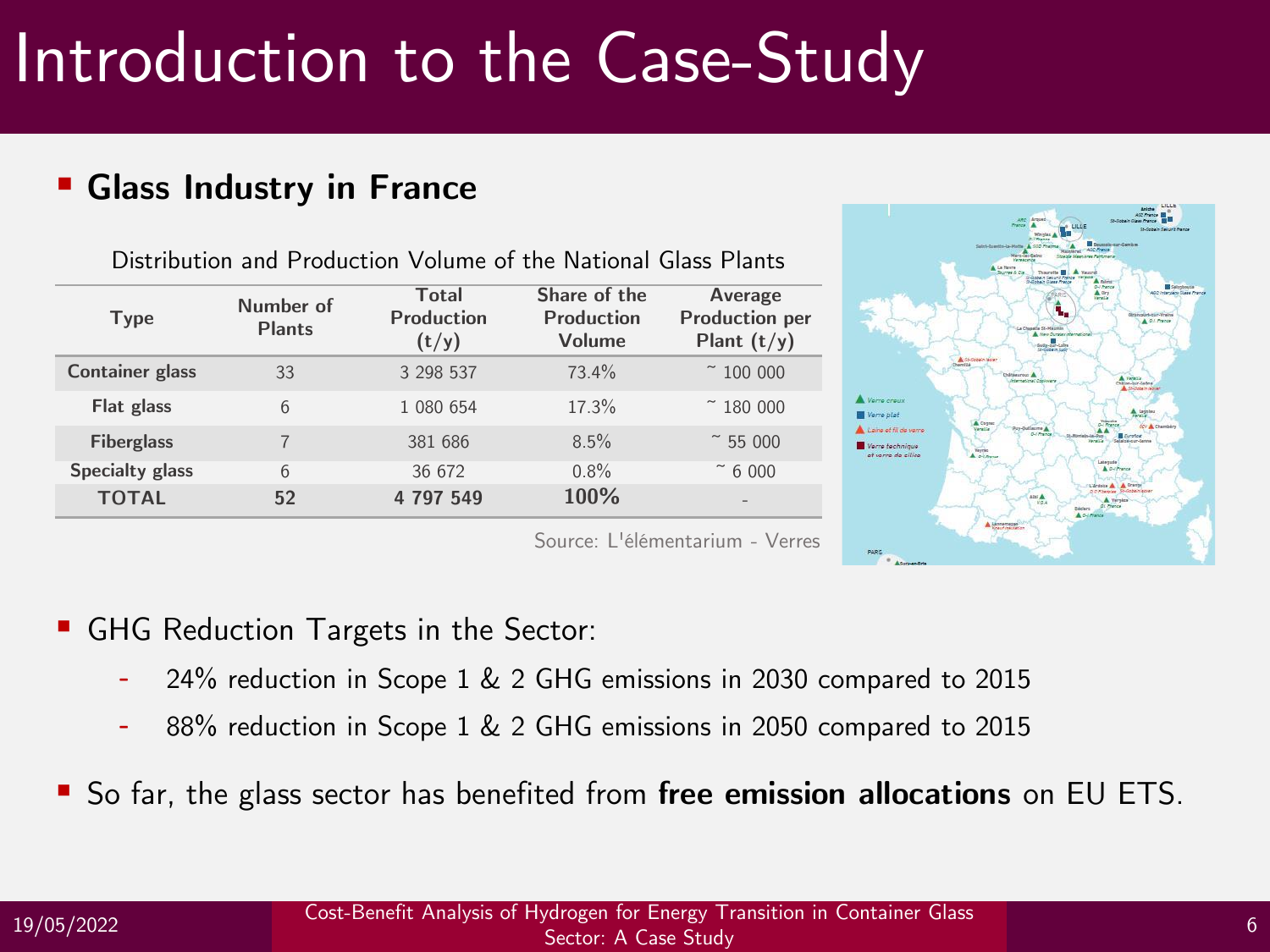### Introduction to the Case-Study

#### **• Decarbonization Options in Container Glass Industry**

|             | Hydrogen                                                                                                                                                                                                                         | <b>Electrification</b>                                                                                                                                                                                                                                                                                                                                                        | <b>Biofuel</b>                                                                                                                                                                                                                                                                                                                                                                                                        |
|-------------|----------------------------------------------------------------------------------------------------------------------------------------------------------------------------------------------------------------------------------|-------------------------------------------------------------------------------------------------------------------------------------------------------------------------------------------------------------------------------------------------------------------------------------------------------------------------------------------------------------------------------|-----------------------------------------------------------------------------------------------------------------------------------------------------------------------------------------------------------------------------------------------------------------------------------------------------------------------------------------------------------------------------------------------------------------------|
| <b>Pros</b> | Comptability with large<br>$\bullet$<br>scale furnaces<br>Longer furnace life-time<br>$\bullet$<br>(similar to NG fueled<br>furnaces)<br>Direct use of oxygen or<br>$\bullet$<br>heat co-product if the<br>production is on-site | Already stablished technology<br>$\bullet$<br>More efficient direct heating by<br>$\bullet$<br>using immersed electrodes<br>Zero or very low direct emissions of<br>$CO2$ , thermal NO <sub>x</sub> or SO <sub>x</sub>                                                                                                                                                        | Heat transfer properties<br>similar to NG                                                                                                                                                                                                                                                                                                                                                                             |
| Cons        | Properties of a $H_2$ flame<br>$\bullet$<br>is different than NG<br>Less efficient that<br>$\bullet$<br>electrification option<br>Possibility of NO <sub>x</sub><br>$\bullet$<br>emission in the absence<br>of oxy-fuel furnaces | Available technology only at small<br>$\bullet$<br>scale<br>Shorter furnace life-time (lower than<br>$\bullet$<br>NG furnace)<br>It is not possible to melt higher<br>$\bullet$<br>temperature glasses $($ >1500C)<br>Concern of corrosion/erosion of<br>$\bullet$<br>electrode material<br>Recycled glass may be an issue that<br>$\bullet$<br>requires new handling methods | • Lack of clarity on the long-<br>term availability, cost and<br>technical viability of resources<br>such as biomass and the<br>degree to which it can be<br>considered low carbon<br>$\bullet$ Since<br>biomass<br>must<br>be<br>gasified to provide biogas fuel<br>(i.e. bio-SNG) in the glass<br>sector, it may be preferentially<br>utilised in sectors that can use<br>it directly as a substitute solid<br>fuel |

19/05/2022 7 Cost-Benefit Analysis of Hydrogen for Energy Transition in Container Glass Sector: A Case Study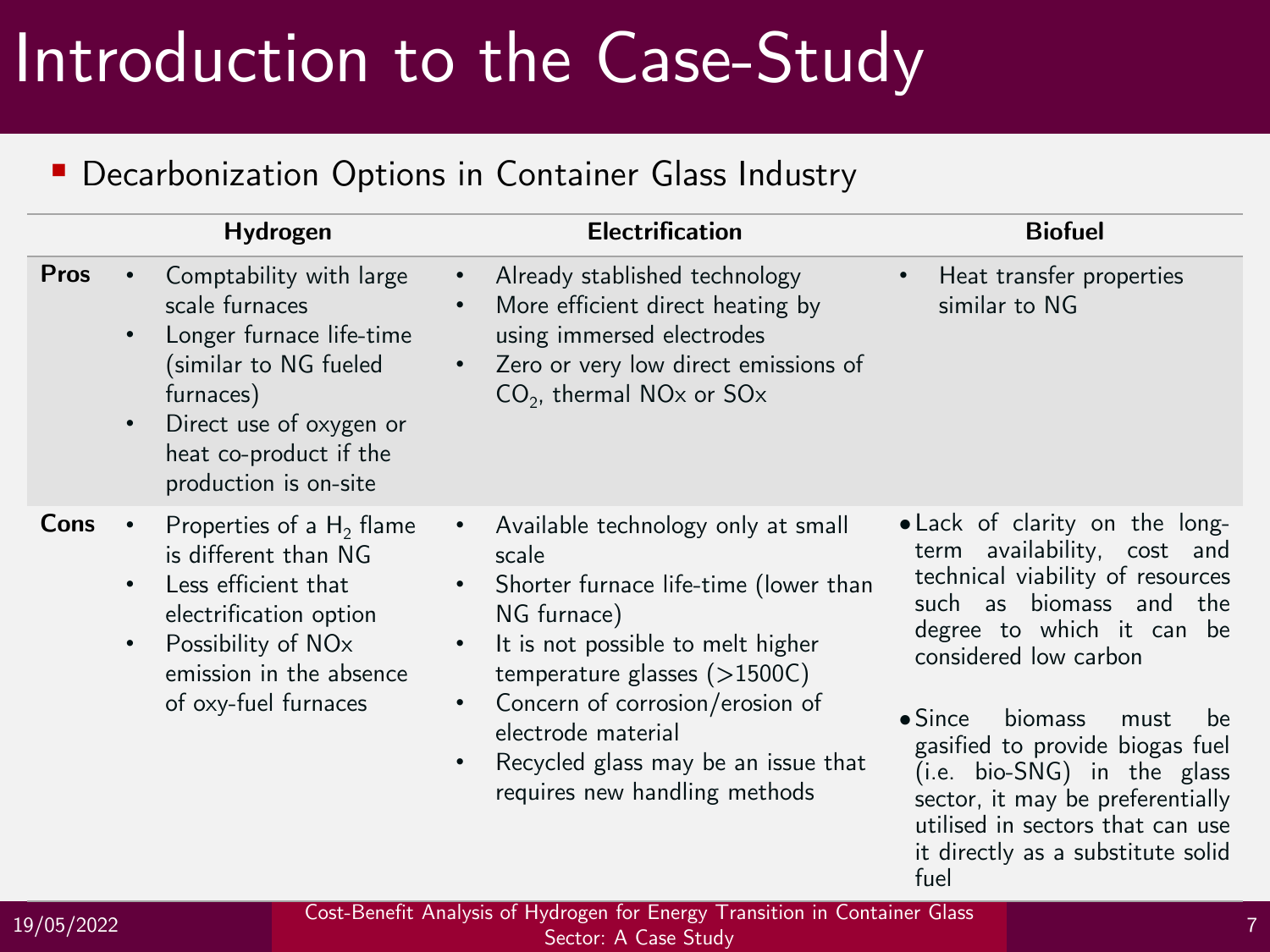**Cost-Benefit Analysis (CBA)**

- **Main Objectives:** Determine the economic efficiency of the project and compare scenarios
- **Main Advantages:** CBA allows differentiation of 'Social' and 'Private' perspectives in:
	- **Choice of Discount Rates (DR):** a higher DR from a private perspective due to higher rates of uncertainty and risk
	- **Discrepancy in the social cost of carbon (SCC) and carbon market prices (EU ETS)**
	- **Monetizing of externalities:** from a social standpoint such as the environmental damage cost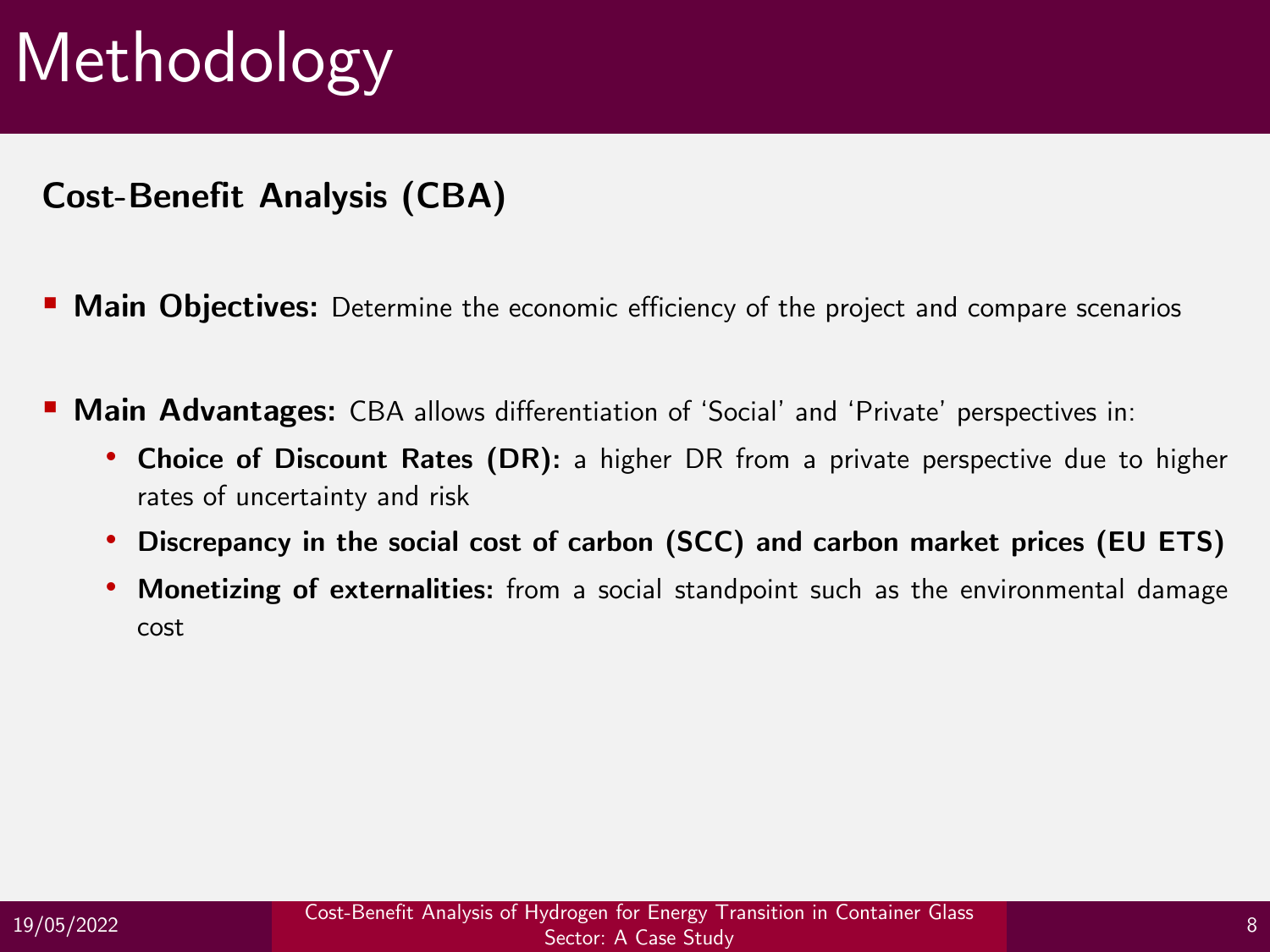#### ▪ **Choice of Discount Rates**

| <b>Perspective</b> | <b>Lower Value</b> | <b>Central Value</b> Upper Value |       |
|--------------------|--------------------|----------------------------------|-------|
| Social $(DR_{S})$  | $1\%$              | $3\%$                            | $5\%$ |
| Private $(DRp)$    | $8\%$              | 10%                              | 12%   |

#### **Discrepancy in social and market prices of carbon**



Source: IEA World Energy Outlook 2021, and Quinet Report 2019

#### **EXPLORE: Monetizing the Environmental Damage Costs**

Environmental Prices Handbook: EU28 Version by CE Delft 2018

| <b>Pollutant</b>      | <b>Lower Value</b><br>$(€_{2015}/t)$ | <b>Central Value</b><br>(€ $_{2015}/t)$ | <b>Upper Value</b><br>$(\boldsymbol{\epsilon}_{2015}/t)$ |  |
|-----------------------|--------------------------------------|-----------------------------------------|----------------------------------------------------------|--|
| Carbon Monoxide (CO)  | 38.3                                 | 52.6                                    | 91.8                                                     |  |
| Nitrogen Oxides (NOx) | 9970                                 | 14800                                   | 22100                                                    |  |
| Sulfur Oxides (SOx)   | 8300                                 | 11500                                   | 17900                                                    |  |

19/05/2022 9 Cost-Benefit Analysis of Hydrogen for Energy Transition in Container Glass Sector: A Case Study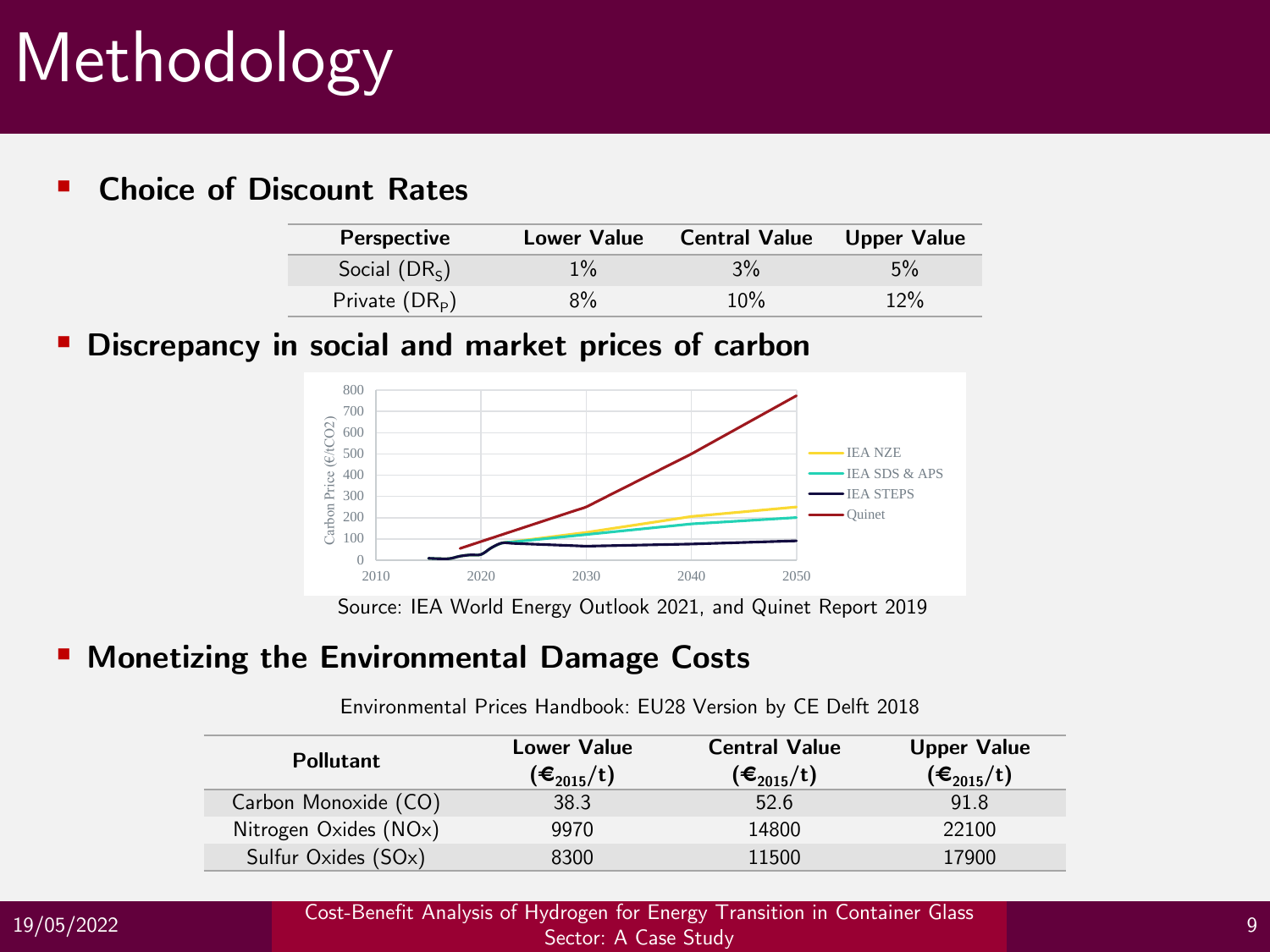#### ▪ **Input Data**

| Data                                               | Value  | Unit                   | <b>Parameter</b> |  |
|----------------------------------------------------|--------|------------------------|------------------|--|
| Annual Demand of Natural Gas in the Reference Case | 213    | GWh/year               | $D_G$            |  |
| <b>Glass Production Capacity</b>                   | 112000 | tGlass/year            | Q                |  |
| <b>Annual CO<sub>2</sub></b> Emission              | 26034  | tCO <sub>2</sub> /year | $A_{c}$          |  |
| Annual $NOx$ Emission                              | 263    | $tNO_{x}/year$         | $A_{NOX}$        |  |
| Annual $SO_x$ Emission                             | 131    | $tSO_x$ /year          | $A_{SOX}$        |  |
| <b>Annual CO Emission</b>                          | 44     | tCO/year               | $A_{CO}$         |  |

| <b>Input Price</b>                            | <b>Initial Value</b>                    | Unit               | <b>Parameter</b> | <b>Cost/Benefit Function</b>                 |
|-----------------------------------------------|-----------------------------------------|--------------------|------------------|----------------------------------------------|
| <b>Investment for Electrolyser</b>            | 400                                     | €/KW               | $P_{IE}$         | $C_{IE}(D_H, p_{IE})$                        |
| <b>Investment for Conversion of Equipment</b> | 243                                     | €/tGlass           | $P_{IC}$         | $C_{\text{IC}}(D_{\text{H}}, p_{\text{IC}})$ |
| <b>Electricity</b>                            | 70                                      | €/MWh              | $p_{E}$          | $C_E(D_H, p_E)$                              |
| <b>Natural Gas</b>                            | 35                                      | €/MWh              | $P_G$            | $B_G(D_G, p_G)$                              |
| <b>Market Price of Carbon</b>                 | <b>IEA Scenarios</b>                    | €/tCO <sub>2</sub> | $P_{MC}$         | $B_{MC}(A_C, p_{MC})$                        |
| <b>Social Cost of Carbon</b>                  | Quinet Report                           | ∈/tCO <sub>2</sub> | P <sub>SCC</sub> | $B_{SCC}(A_C, p_{SCC})$                      |
| Oxygen                                        | 60                                      | $∈/to_2$           | $P_{O}$          | $B_0(D_H, p_0)$                              |
| NO <sub>x</sub>                               | <b>Environmental Prices</b><br>Handbook | ∈/tNO <sub>x</sub> | P <sub>NOX</sub> | $B_{NOX}(A_{NOX}, p_{NOX})$                  |
| $SO_{x}$                                      | <b>Environmental Prices</b><br>Handbook | ∈/tSO <sub>x</sub> | $P_{SOX}$        | $B_{SOX}(A_{SOX}, p_{SOX})$                  |
| CO                                            | <b>Environmental Prices</b><br>Handbook | €/tCO              | $P_{CO}$         | $B_{CO}(A_{CO}, p_{CO})$                     |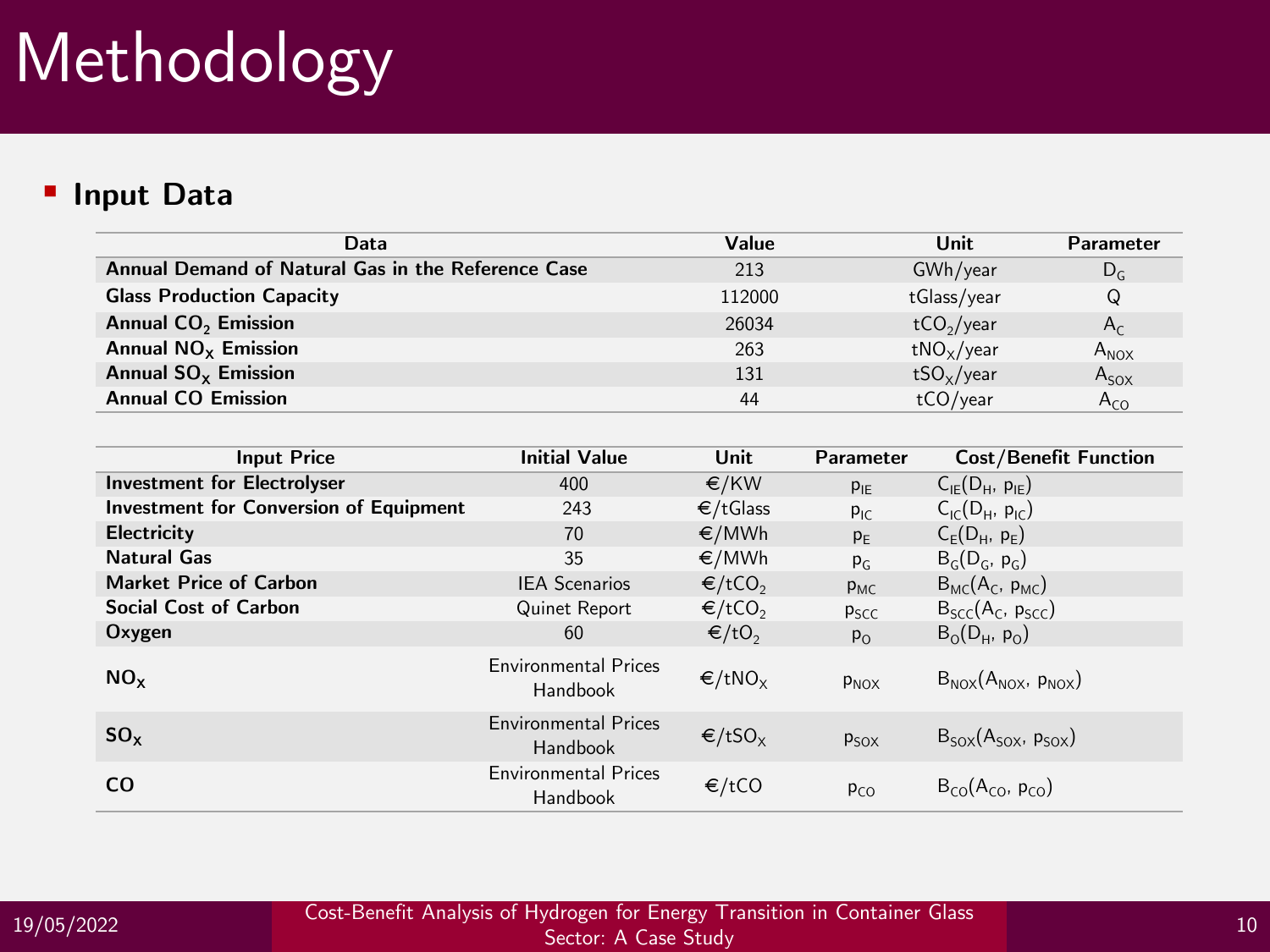#### ▪ **Decision Criteria**

▪ **Social Viability:**

■ Positive 'NPV' 
$$
NPV_S = \sum_{t_0}^{T} \frac{B_G + B_{SCC} + B_O + B_{NOX} + B_{SOX} + B_{CO} - C_E}{(1 + DR_S)^t} - C_{IE} - C_{IC} \ge 0
$$

■ 'Social Abatement Cost' lower than 'Social Cost of Carbon'

$$
SAC = \frac{\sum_{t_0}^{T} \frac{C_E - B_G - B_{O} - B_{NOX} - B_{SOX} - B_{CO}}{(1 + DR_S)^t} + C_{IE} + C_{IC}}{\sum_{t_0}^{T} A_C} \leq SCC
$$

#### ▪ **Private Viability:**

■ Positive 'NPV'  
\n
$$
NPV_{P} = \sum_{t_{0}}^{T} \frac{B_{G} + B_{MC} + B_{O} - C_{E}}{(1 + DR_{P})^{t}} - C_{IE} - C_{IC} \ge 0
$$

▪ 'Hydrogen Price' higher than 'Levelized Cost of Hydrogen' and less than industry's'Willingness to Pay':

 $LCOH<sub>2</sub> \leq P<sub>H</sub> \leq WTP$ 

$$
LCOH_2 = \frac{\sum_{t_0}^{T} \frac{C_E - B_O}{(1 + DR_P)^t} + C_{IE}}{\sum_{t_0}^{T} \frac{D_H}{(1 + DR_P)^t}}
$$
  
WTP = 
$$
\frac{\sum_{t_0}^{T} \frac{B_G + B_{MC}}{(1 + DR_P)^t} - C_{IC}}{\sum_{t_0}^{T} \frac{D_H}{(1 + DR_P)^t}}
$$

19/05/2022 <sup>11</sup> Cost-Benefit Analysis of Hydrogen for Energy Transition in Container Glass Sector: A Case Study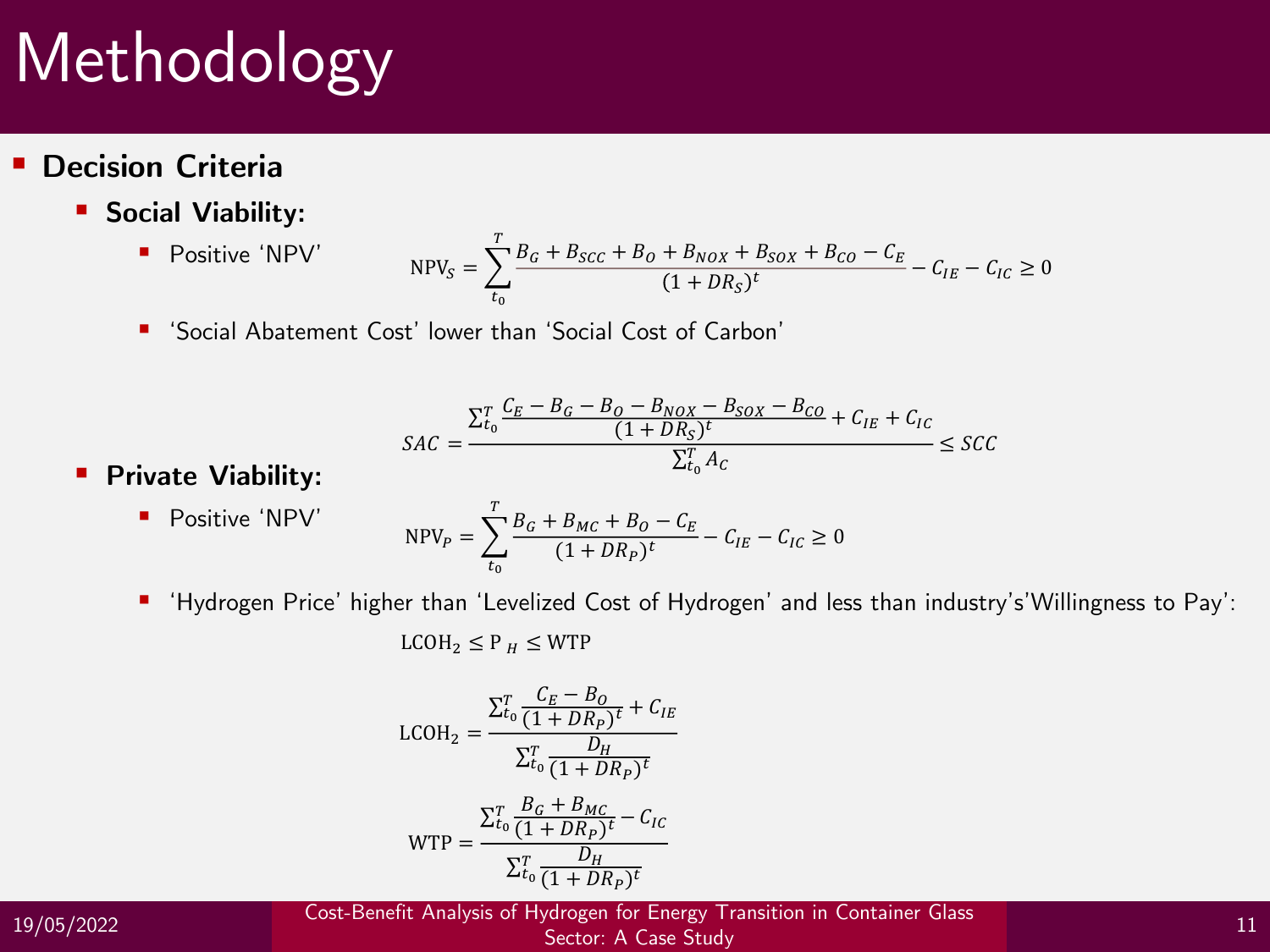#### ▪ **Scenarios:**

- Scenario1: 'full *deployment of hydrogen'* when the total energy demand of the site is supplied by on-site hydrogen production.
- Scenario 2: *'hybrid solution'* when only 20% of the energy demand of the site is provided by hydrogen and the rest 80% of the energy demand is supplied by electricity to electric furnaces.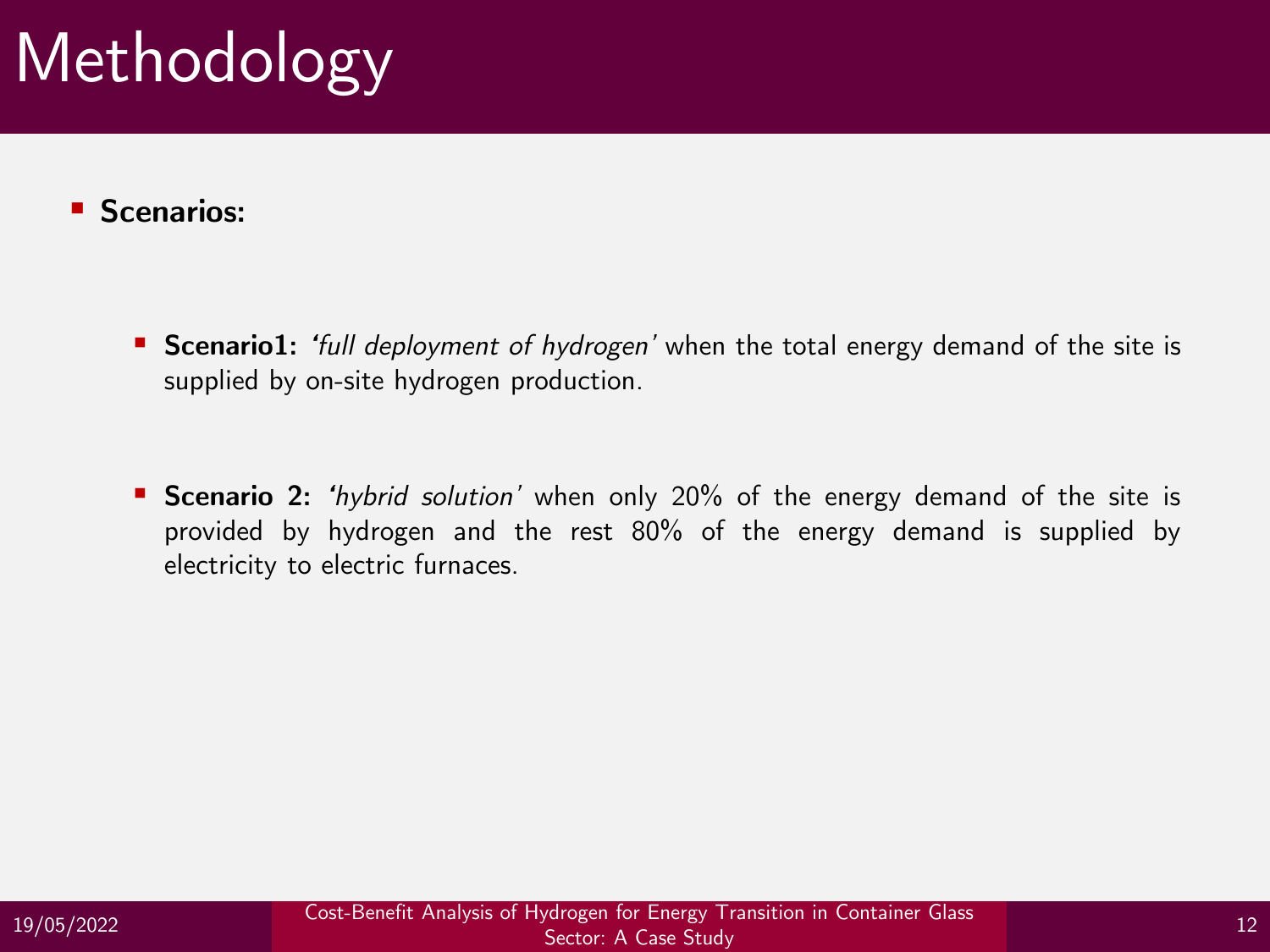## Results **Results**

|                                      |                                                                                                         |                              | Scenario 1          |                     | <b>Scenario 2</b>        |                             |
|--------------------------------------|---------------------------------------------------------------------------------------------------------|------------------------------|---------------------|---------------------|--------------------------|-----------------------------|
|                                      |                                                                                                         | Unit                         |                     | Social Private      | Social                   | Private                     |
| Costs                                | Investment Cost $C_{IE} + C_{IC}$                                                                       | M€                           | $-67$               | $-67$               | $-41$                    | $-41$                       |
|                                      | O&M Cost $\sum_{t_0}^{T} \frac{0.4(C_{IE}+C_{IC})}{(1+DR)^t}$                                           | M€                           | $-9$                |                     | $-6$ $-4$                | $-3$                        |
|                                      | Electricity Cost $\sum_{t_0}^{T} \frac{c_E}{(1+DR)^t}$                                                  | M€                           |                     | $-331 - 232$ $-225$ |                          | $-151$                      |
| <b>Benefits</b>                      | Savings on NG $\sum_{t_0}^{T} \frac{B_G}{(1+DR)^t}$                                                     | M€                           |                     | $+96 +64 +96$       |                          | $+64$                       |
|                                      | Savings on $CO_2$ $\sum_{t_0}^{T} \frac{B_{MC}}{(1+DR)^t}$ or $\sum_{t_0}^{T} \frac{B_{SCC}}{(1+DR)^t}$ | M€                           |                     | $+202 +27 +202$     |                          | $+27$                       |
|                                      | Benefits from O <sub>2</sub> Production $\sum_{t_0}^{T} \frac{B_0}{(1+DR)^t}$                           | M€                           |                     | $+39 +26 +5$        |                          | $+7$                        |
|                                      | Benefits of avoiding environmental damages $\sum_{t_0}^{T} \frac{B_{NOX}+B_{SOX}+B_{CO}}{(1+DN)^t}$     | M€                           |                     | $+139 - -$          | $ +139$                  | $\mathbb{L}$                |
|                                      | Social Net Present Value (NPV <sub>S</sub> )                                                            | M€                           |                     | $+69$ -             | $+172$                   | $\mathcal{L}^{\mathcal{L}}$ |
| <b>Economic</b><br><b>Indicators</b> | Private Net Present Value (NPV <sub>P</sub> )                                                           | M€                           | $\omega_{\rm{max}}$ | $-189$              |                          | $-97$                       |
|                                      | <b>Social Abatement Cost (SAC)</b>                                                                      | $\epsilon$ /tCO <sub>2</sub> | 270                 | $\sim$ $  -$        | 64                       |                             |
|                                      | Levelised Cost of Hydrogen production (LCOH <sub>2</sub> )                                              | $\in$ /kgH <sub>2</sub>      |                     | 2.9                 | $\equiv$                 | 2.9                         |
|                                      | Industry's Willingness to Pay for Hydrogen (WTP)                                                        | $\epsilon$ /kgH <sub>2</sub> | $\mathbb{L}^+$      | 0.92                | $\overline{\phantom{a}}$ | 1.9                         |

19/05/2022 Cost-Benefit Analysis of Hydrogen for Energy Transition in Container Glass 19/05/2022 Cost-Benefit Analysis of Hydrogen for Energy Transition in Container Glass

Sector: A Case Study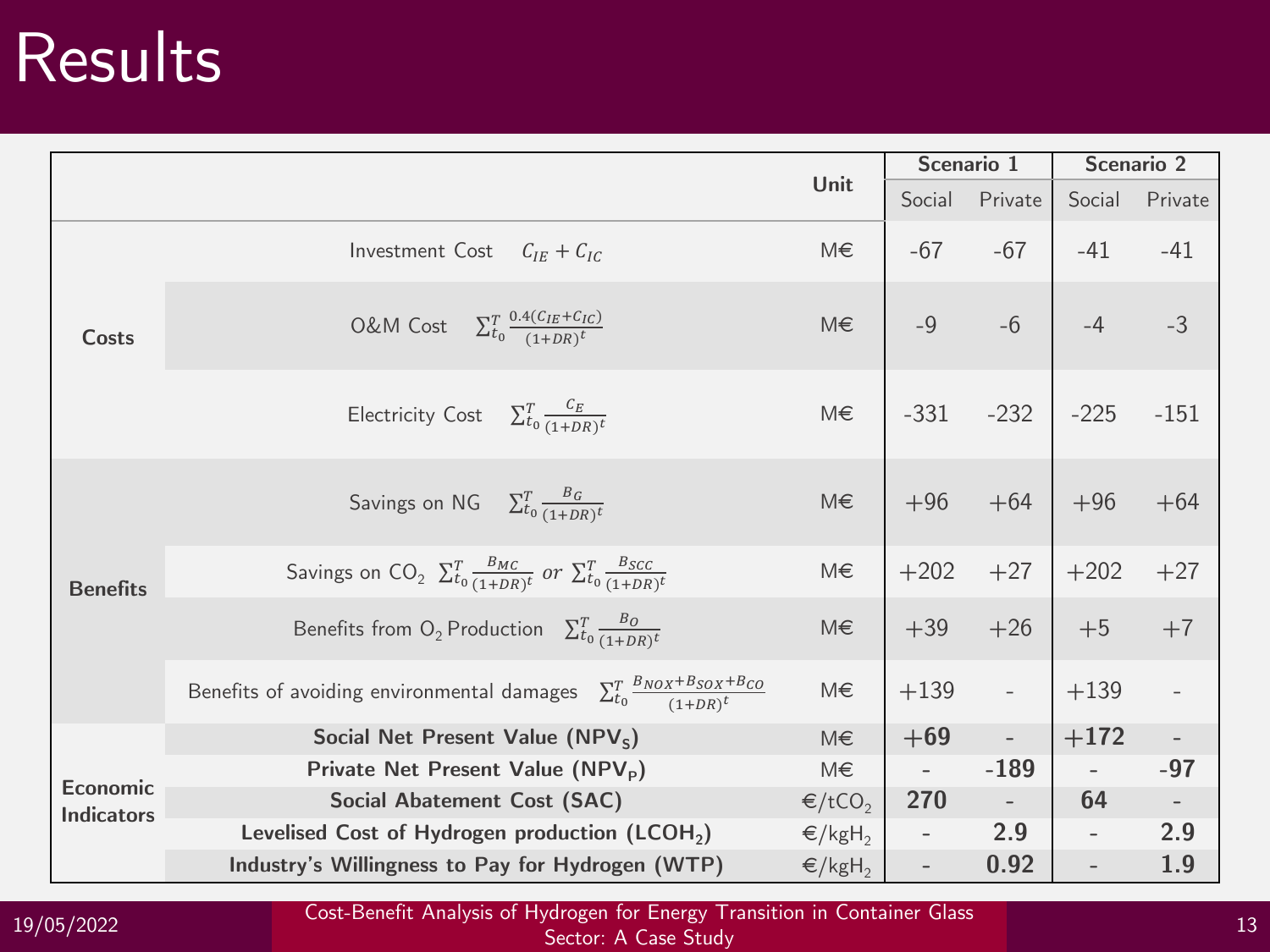## Results **Results**

**Sensitivity Analysis from Social Perspective** 



19/05/2022 <sup>14</sup> Cost-Benefit Analysis of Hydrogen for Energy Transition in Container Glass Sector: A Case Study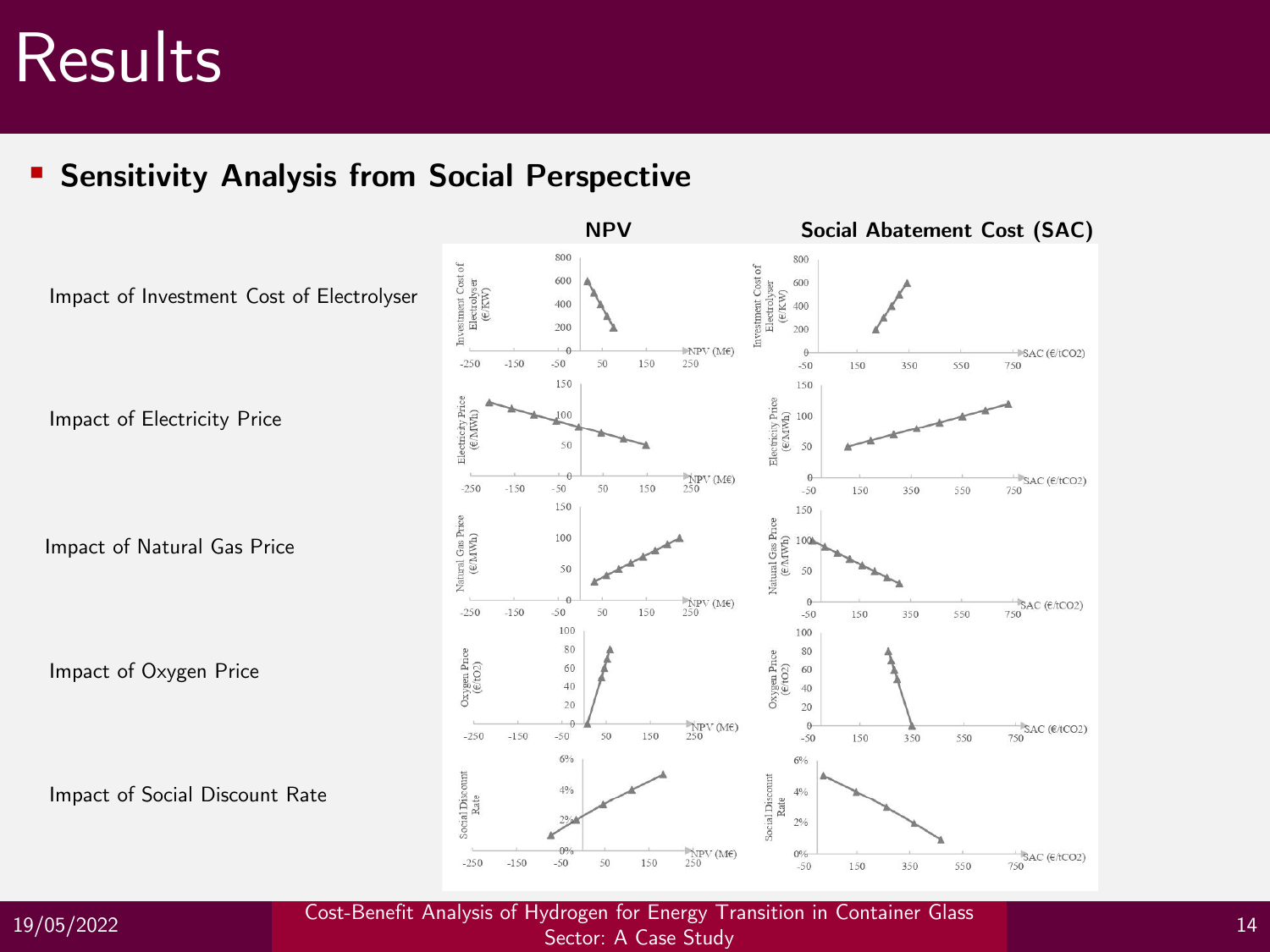### Results

#### ▪ **Sensitivity Analysis from Social Perspective**

Impact of Externalities from Abatement of Environmental Damage Costs of NOx, SOx, and CO



19/05/2022 <sup>15</sup> Cost-Benefit Analysis of Hydrogen for Energy Transition in Container Glass Sector: A Case Study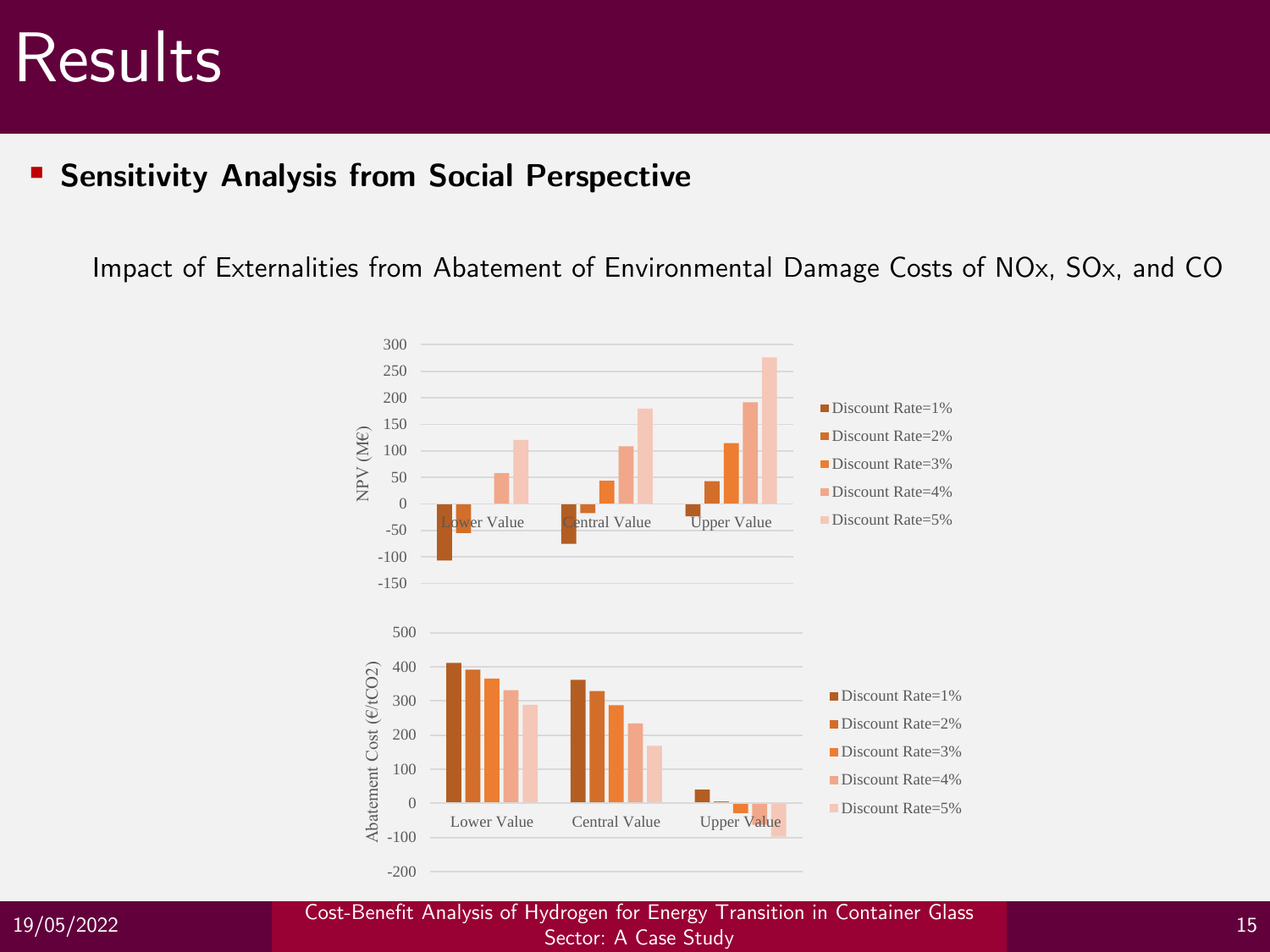## Results **Results**

▪ **Sensitivity Analysis from Private Perspective**



19/05/2022 <sup>16</sup> Cost-Benefit Analysis of Hydrogen for Energy Transition in Container Glass

Sector: A Case Study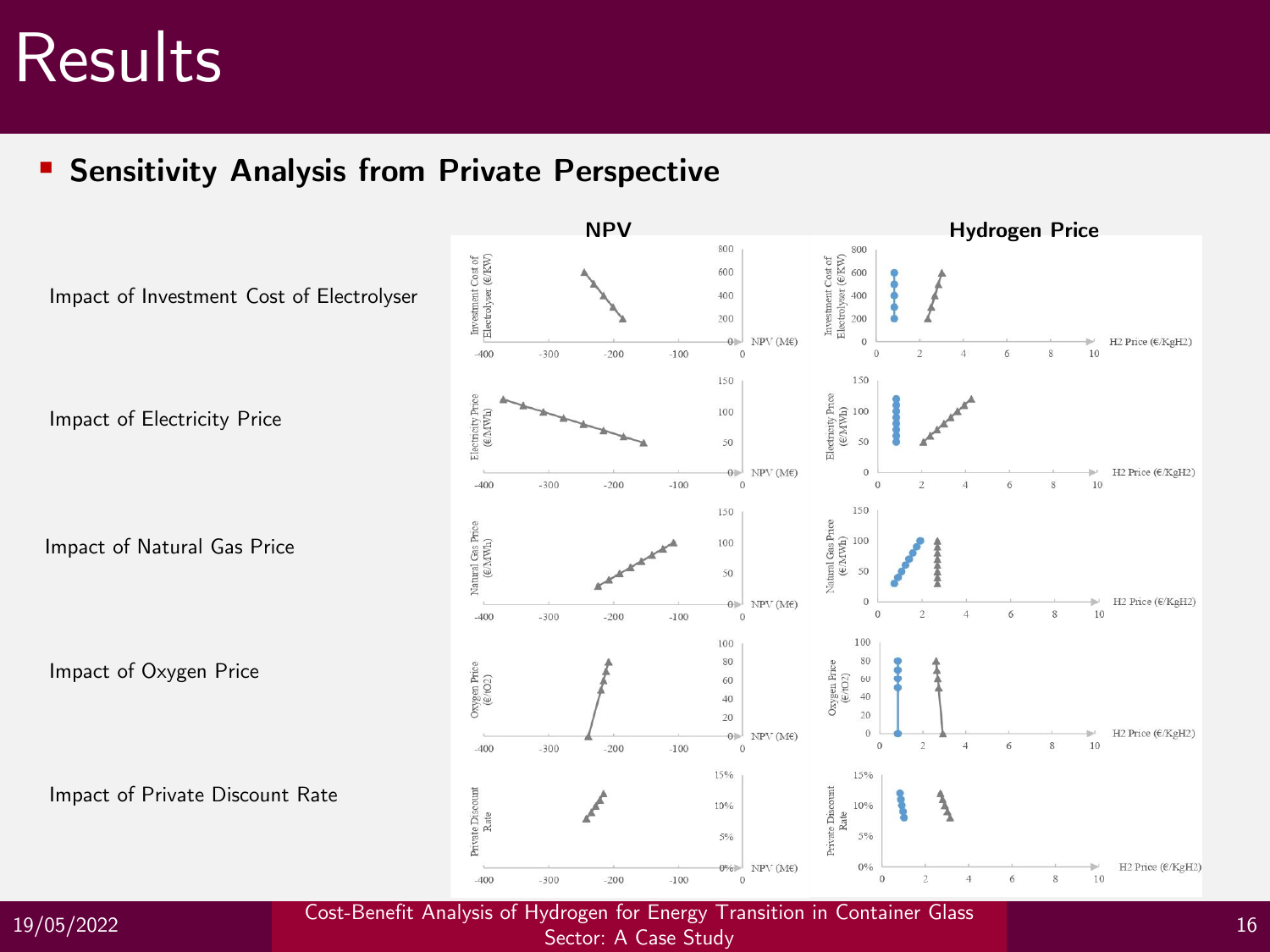### Results

#### ▪ **Sensitivity Analysis from Private Perspective**

Impact of Carbon Market Price on EU ETS





19/05/2022 <sup>17</sup> Cost-Benefit Analysis of Hydrogen for Energy Transition in Container Glass Sector: A Case Study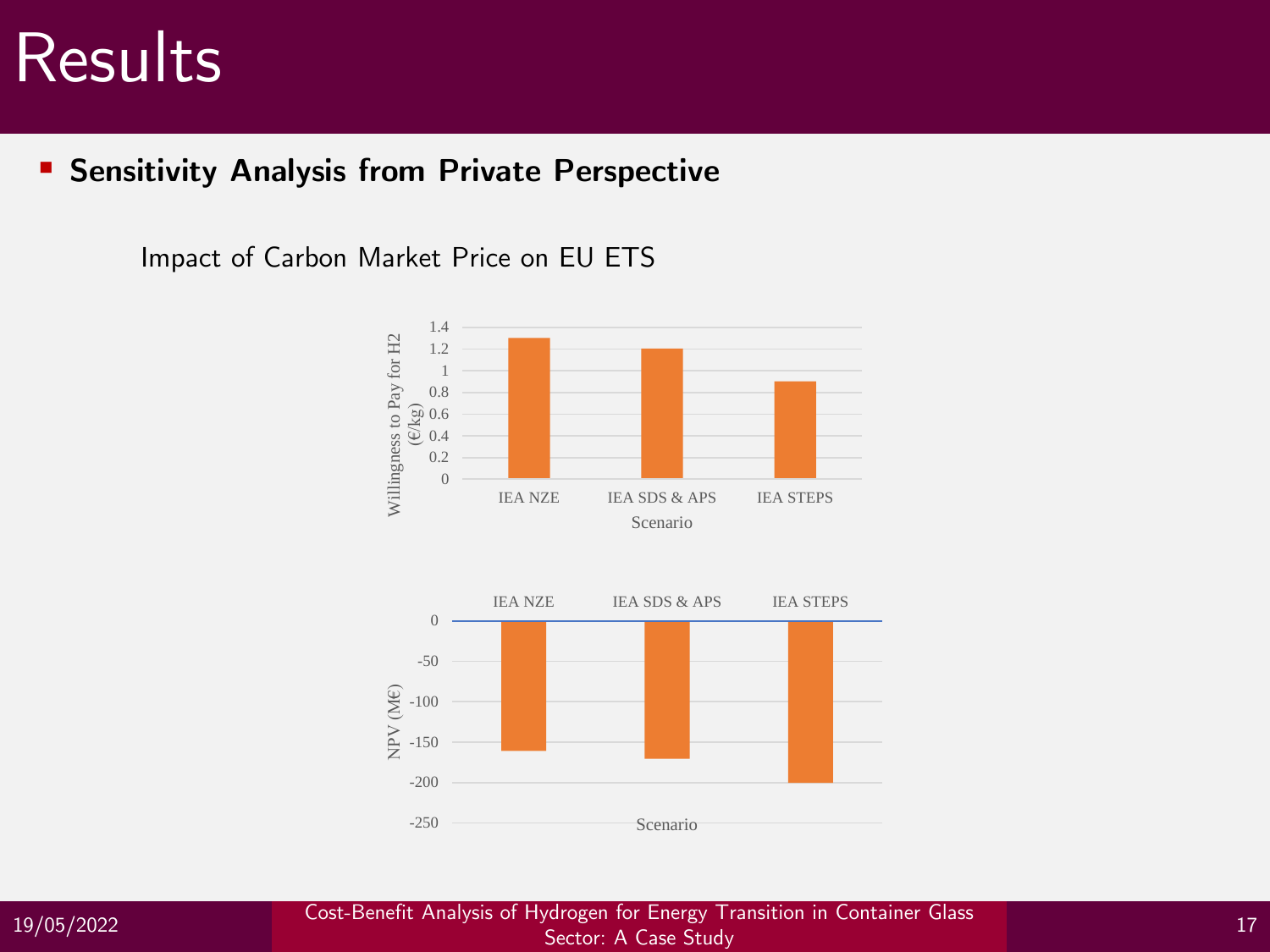## Results **Results**

#### **Implementation of Carbon Contract for Difference (CCfD)**

- Impact on the choice of the discount rate: lower DR due to a lower level of uncertainty
- Fixed Carbon Contractual Price:



■ Carbon Contractual Price at the level of Quinet SCC





19/05/2022 <sup>18</sup> Cost-Benefit Analysis of Hydrogen for Energy Transition in Container Glass Sector: A Case Study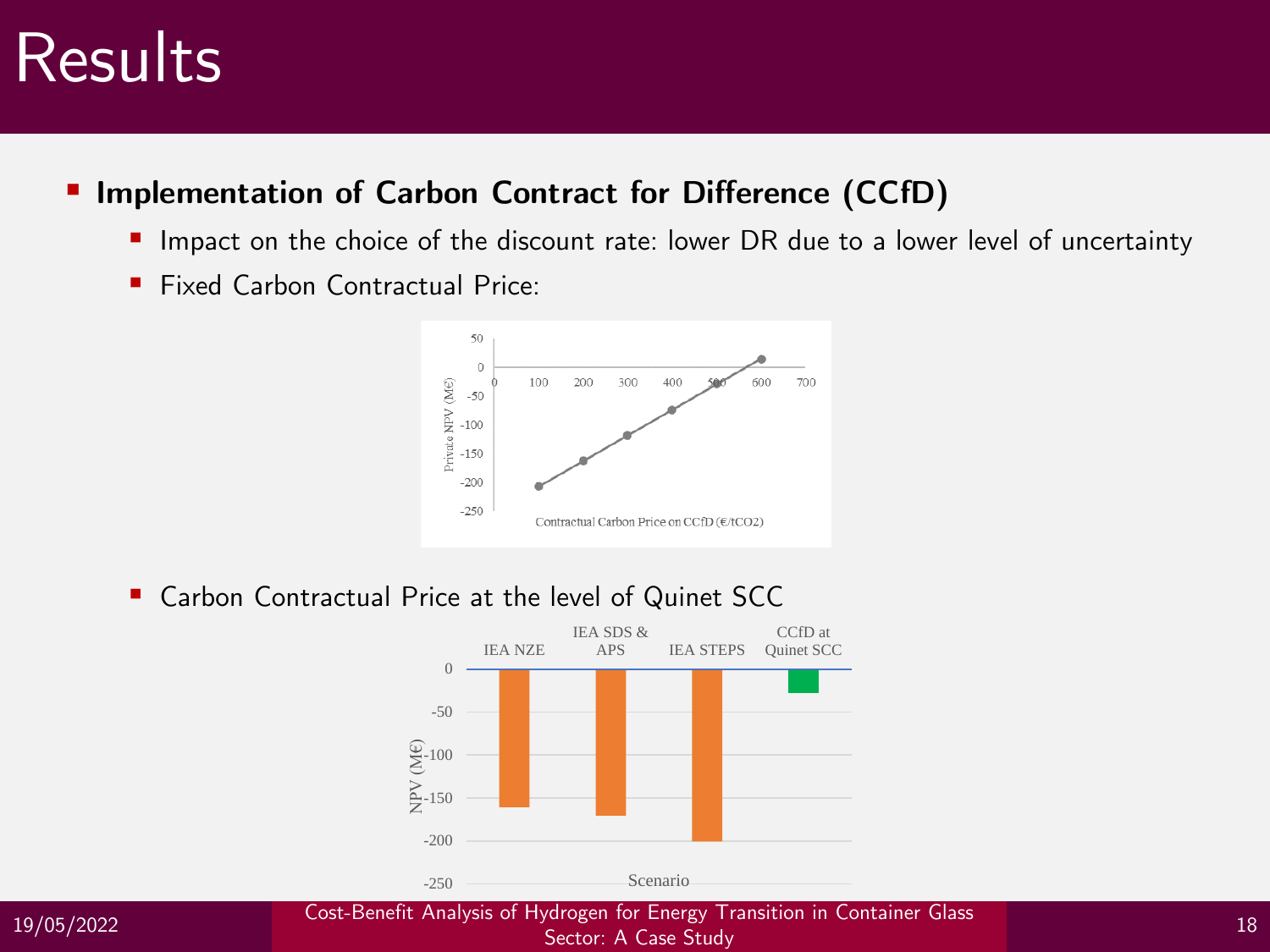# Conclusions and Contents

- The **social viability** is highly sensitive to the value of the *social discount rate* and the *prices of electricity and natural gas*. However, it is less sensitive to the investment cost of the electrolyser and the price of the oxygen.
- The **private viability** of the hydrogen deployment for the case study is the most sensitive to the *electricity and natural gas prices*. Nevertheless, the impacts of other variables are less significant.
- To reach a break-even point from a private perspective in the presence of **CCfD**, a fixed contractual carbon price of  $570 \text{E}/tCO$ <sub>2</sub> would be required.
- CCfD at SCC levels would still be not enough to make the project privately viable and it costs the public authorities around 60 M $\epsilon$ .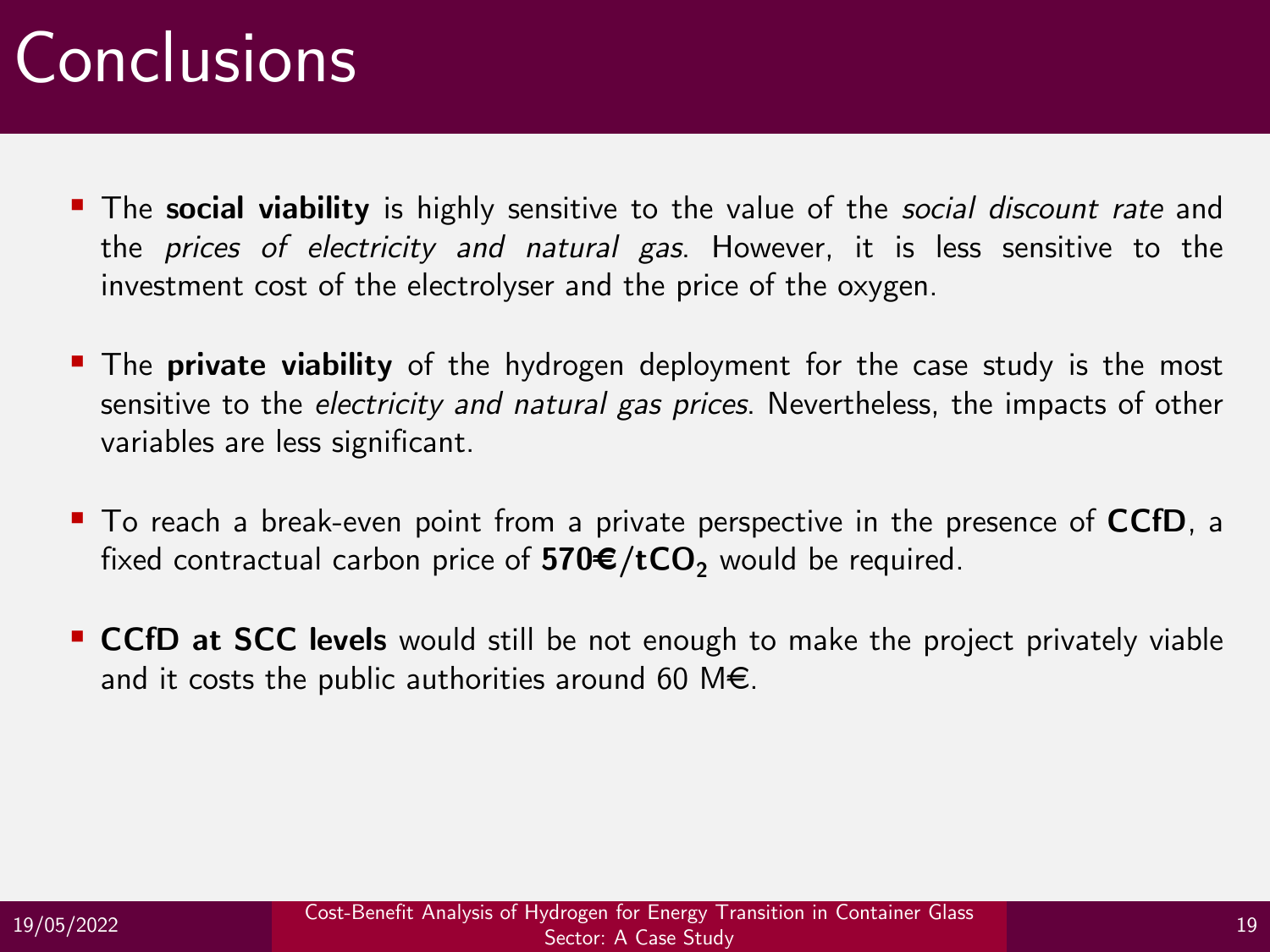## Discussions **Discussions**

- **The economic signals are not perceived similarly by public and private entities.**
- A high share of operating costs in the cash flow of energy-intensive industries poses the risk of uncertain energy and carbon market prices.
- On one hand, achieving the ambitious carbon-neutrality targets requires high enough fossil fuel and carbon prices to keep the low-carbon products competitive with fossilbased ones. On the other hand, higher fossil fuel and carbon prices would result in high electricity market prices (in a merit order system) discouraging hydrogen production through electrolysis.
- As long as the electricity market is dependent on fossil-based power generators, the benefits of fossil fuel and carbon taxes are mitigated in the societies.
- It may take a decade or more until the governments are politically and economically ready to apply at scale a fully decarbonized grid and the benefits begin to flow.
- Project-based innovation policies such as CCfD are therefore essential to achieve the national decarbonization targets by 2050.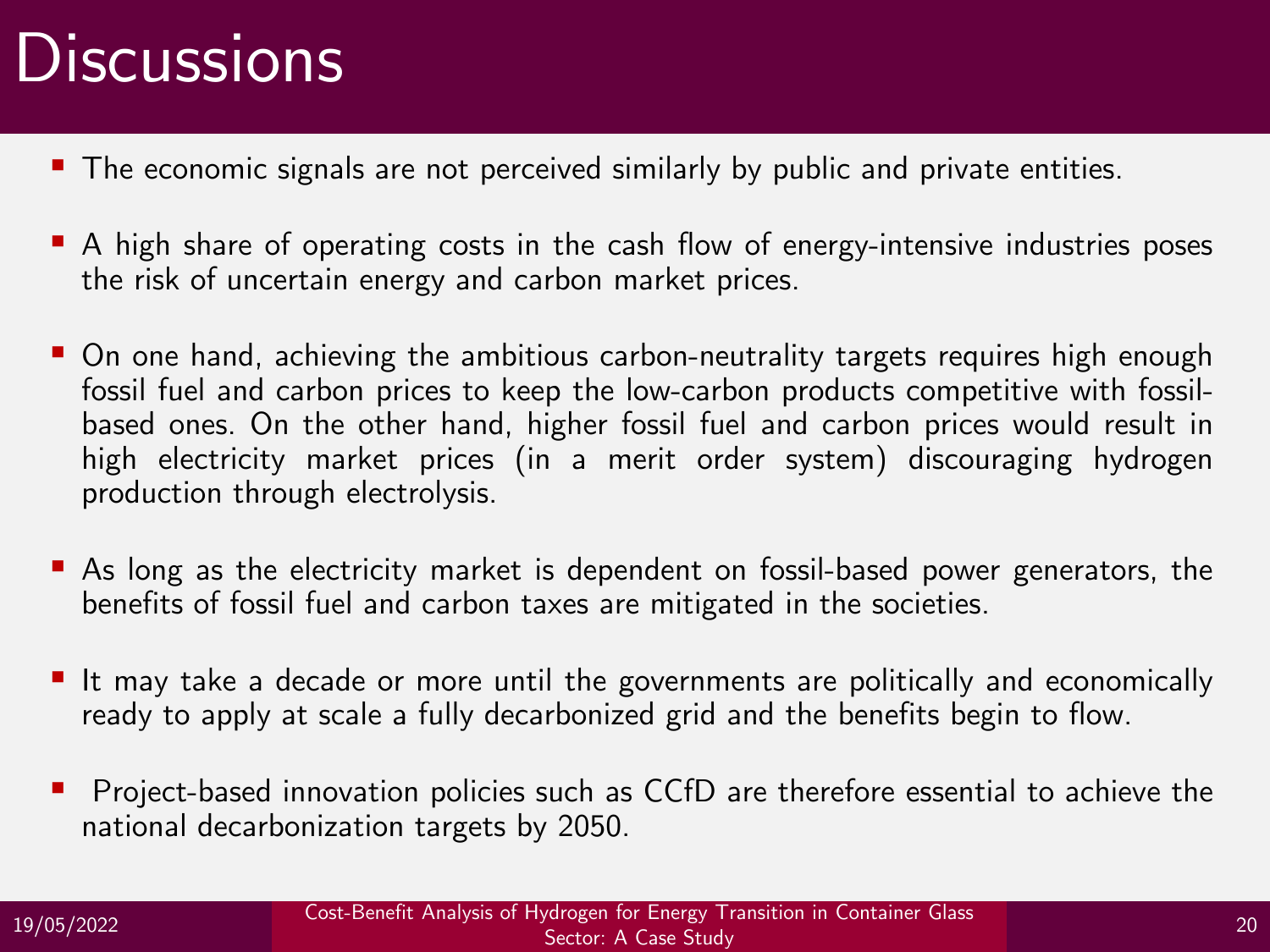## Suggestions for Further Research

- Taking into account the interdependency of the electricity, gas, and carbon market prices in the sensitivity analysis
- **•** Analysis of the risk of the price fluctuations and diminishing of the marginal utility of the private investors contributing to the risk aversion
- Efficient designing of the CCfDs through a methodology that is technology-neutral
- Analysis of the combination of CCfD with other innovation policies